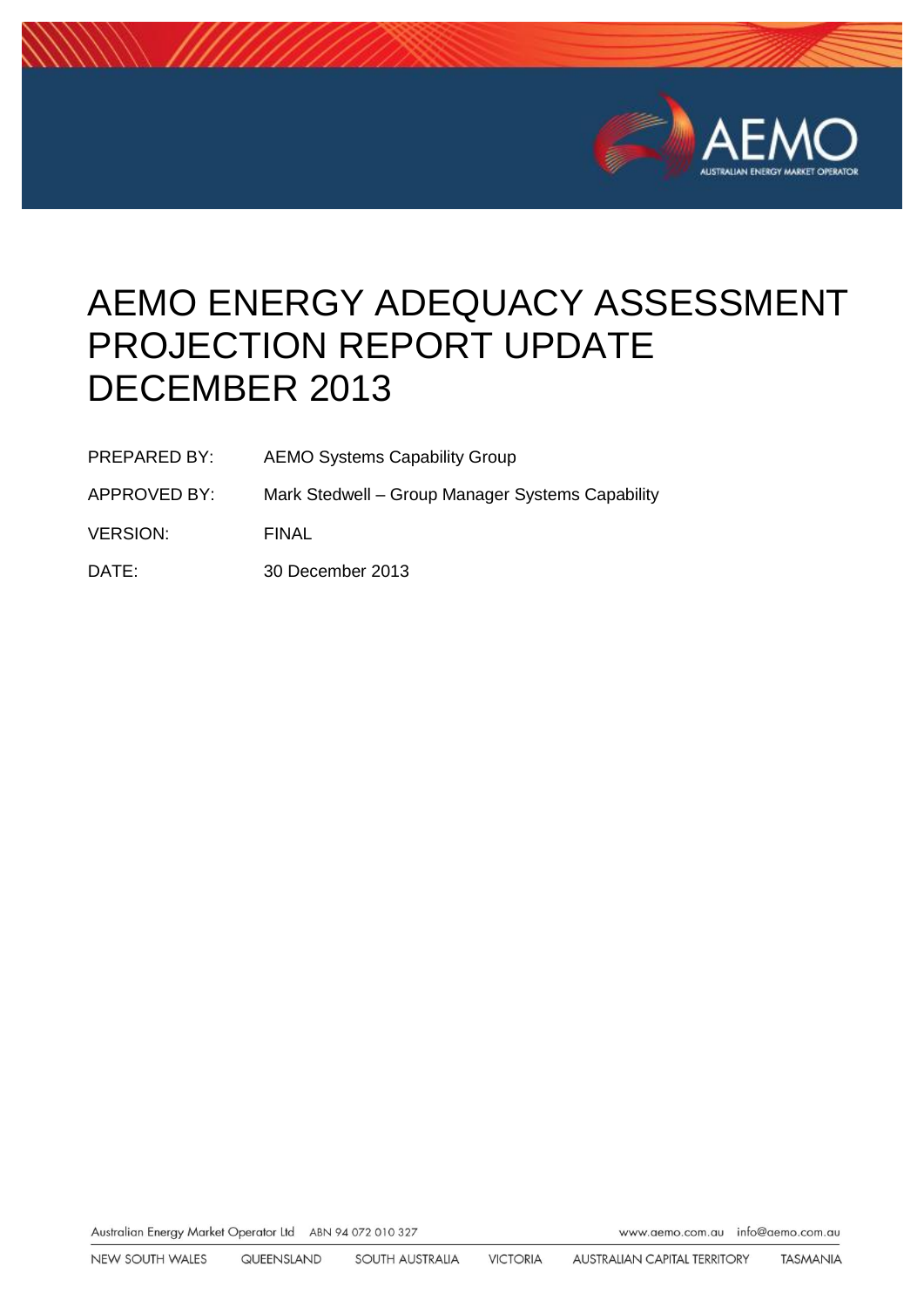

### **Disclaimer**

### **Purpose**

This report has been prepared by the Australian Energy Market Operator Limited (AEMO) for the sole purpose of meeting obligations in accordance with clause 3.7C of the National Electricity Rules.

#### **No reliance or warranty**

This report contains data provided by third parties and might contain conclusions or forecasts and the like that rely on that data. This data might not be free from errors or omissions. While AEMO has used due care and skill, AEMO does not warrant or represent that the data, conclusions, forecasts or other information in this report are accurate, reliable, complete or current or that they are suitable for particular purposes. You should verify and check the accuracy, completeness, reliability and suitability of this report for any use to which you intend to put it, and seek independent expert advice before using it, or any information contained in it.

#### **Limitation of liability**

To the extent permitted by law, AEMO and its advisers, consultants and other contributors to this report (or their respective associated companies, businesses, partners, directors, officers or employees) shall not be liable for any errors, omissions, defects or misrepresentations in the information contained in this report, or for any loss or damage suffered by persons who use or rely on such information (including by reason of negligence, negligent misstatement or otherwise). If any law prohibits the exclusion of such liability, AEMO's liability is limited, at AEMO's option, to the re-supply of the information, provided that this limitation is permitted by law and is fair and reasonable.

© 2013 - Australian Energy Market Operator Ltd. All rights reserved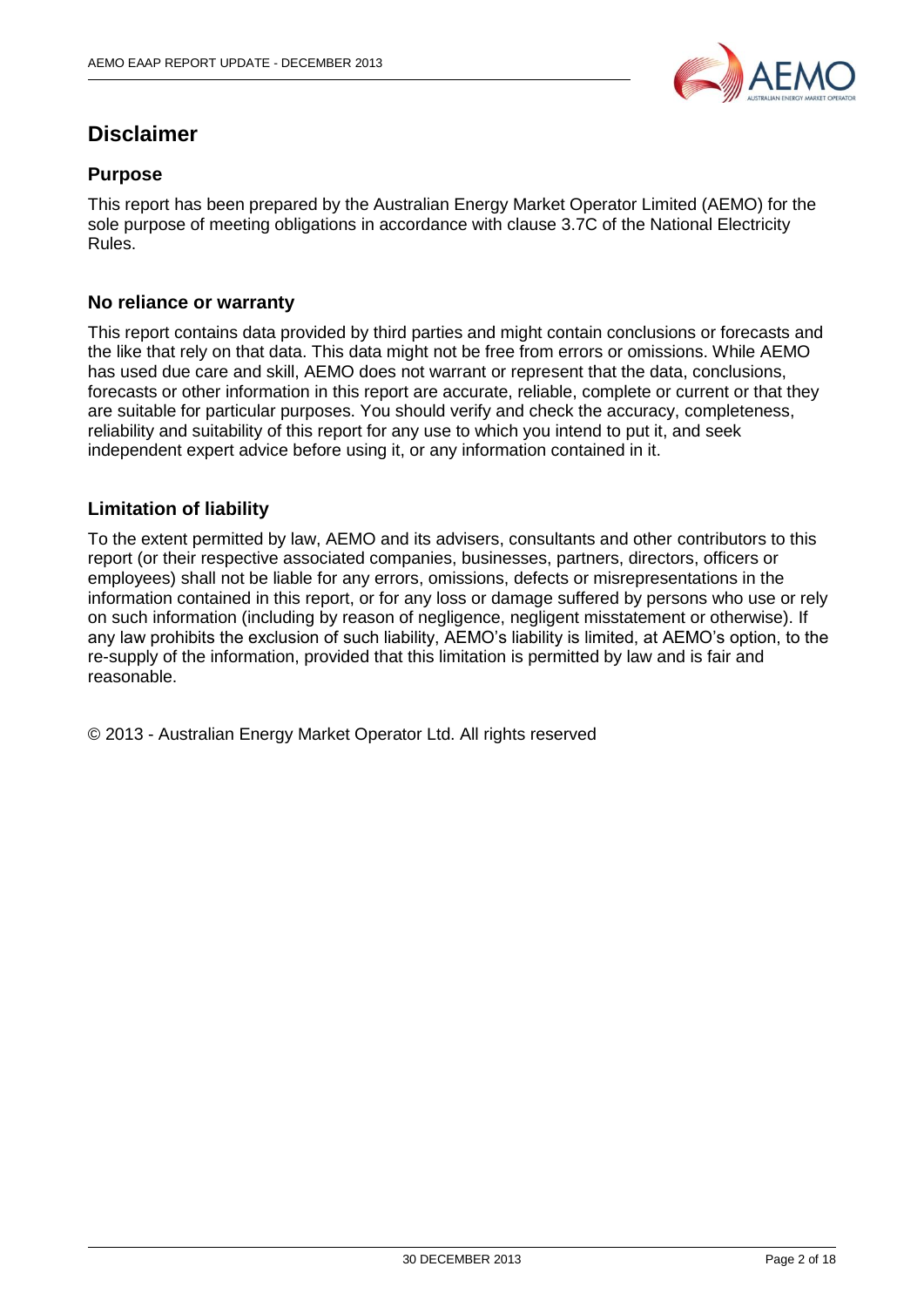

# Contents

| $\mathbf{1}$   |                                                                  |
|----------------|------------------------------------------------------------------|
| 1.1            |                                                                  |
| 1.2            |                                                                  |
| 1.3            |                                                                  |
| 1.4            |                                                                  |
| $\overline{2}$ |                                                                  |
| 3              |                                                                  |
| 3.1            |                                                                  |
| 3.2            |                                                                  |
| 4              |                                                                  |
| 4.1            |                                                                  |
| 4.2            | Scenario 2: Short term average rainfall - forecast USE (GWh)  11 |
| 4.3            |                                                                  |
| 4.4            |                                                                  |
| 4.5            |                                                                  |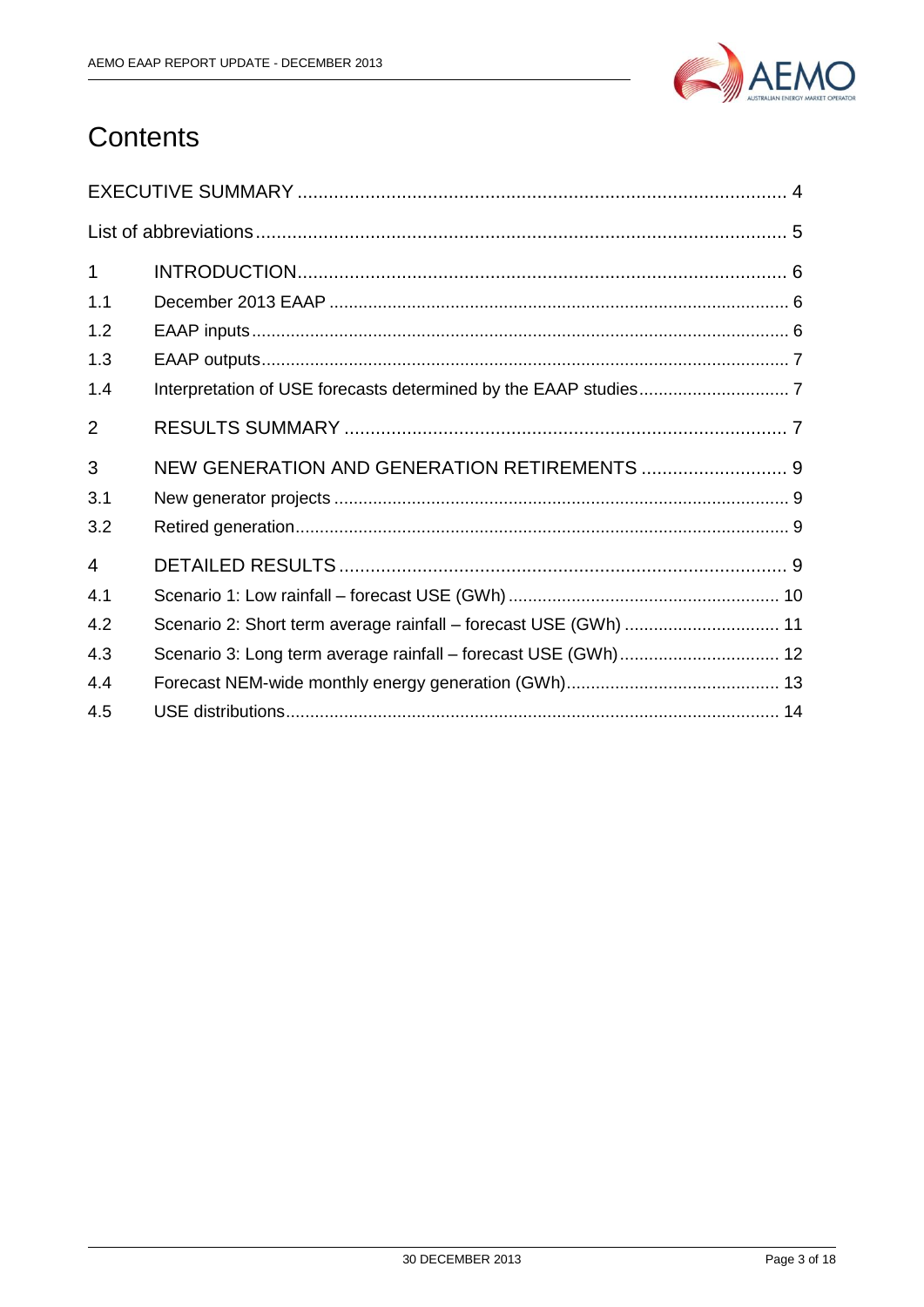

# <span id="page-3-0"></span>**EXECUTIVE SUMMARY**

The purpose of the Energy Adequacy Assessment Projection (EAAP) report for December 2013 is to provide an analysis of the potential effects of water availability and other energy constraints<sup>1</sup> on the electricity system under three scenarios over a 24-month period.

National Electricity Market (NEM) standards currently state that unserved energy (USE) per year for each NEM region must not exceed 0.002% of the total energy consumed in that region for that year.

The NEM is required to operate with defined levels of reserve to meet the required standard of supply reliability.

Based on the results of December 2013 EAAP studies, AEMO USE falls within the required range determined by the Reliability Panel as less than 0.002% for all regions for both years in all three scenarios.

A small reduction in USE is noted for Queensland in Year 2 of the December 2013 EAAP compared to September 2013.This reduction was attributed to a shorter than planned outage of one generating unit in Queensland.

The results of this study are based on the energy constraints provided by scheduled generators, as well as planned generation outages, power transfer capability of the NEM power system, and AEMO's own demand forecasts.

Information was provided on the level of energy constraints that each scheduled generating unit would be likely to experience under the three rainfall scenarios below:

Low rainfall.

-

- Short term average rainfall.
- Long term average rainfall.

<sup>1</sup> Energy generation can be constrained due to fuel supply limitations in addition to water supply availability.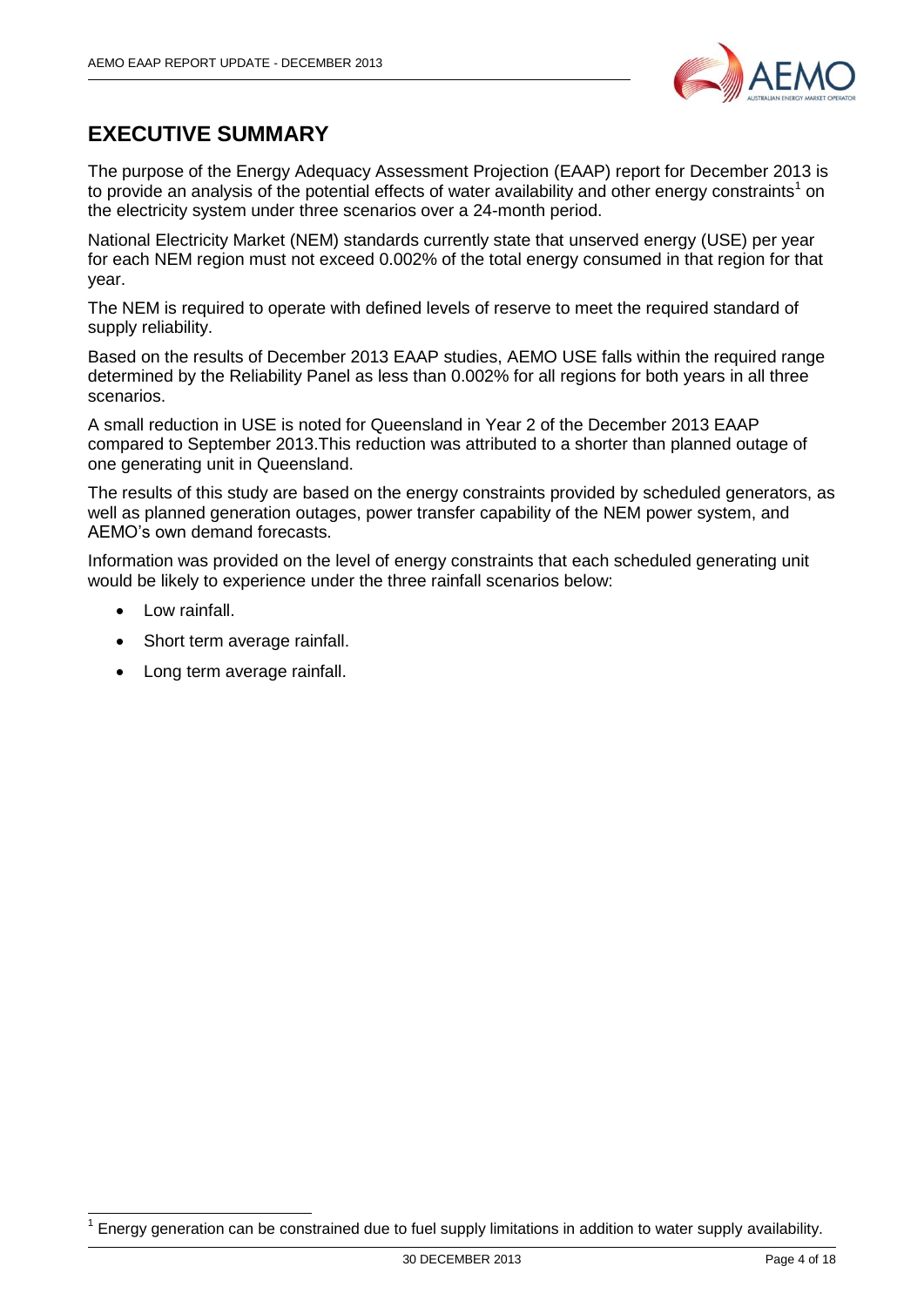

# <span id="page-4-0"></span>**List of abbreviations**

| Abbreviation   | Term                                                |  |  |  |
|----------------|-----------------------------------------------------|--|--|--|
| <b>AEMO</b>    | Australian Energy Market Operator                   |  |  |  |
| <b>EAAP</b>    | <b>Energy Adequacy Assessment Projection</b>        |  |  |  |
| <b>GELF</b>    | <b>Generator Energy Limitation Framework</b>        |  |  |  |
| <b>MT PASA</b> | Medium Term Projected Assessment of System Adequacy |  |  |  |
| <b>NEM</b>     | <b>National Electricity Market</b>                  |  |  |  |
| <b>NTNDP</b>   | National Transmission Network Development Plan      |  |  |  |
| <b>POE</b>     | Probability of exceedence                           |  |  |  |
| <b>USE</b>     | Unserved energy                                     |  |  |  |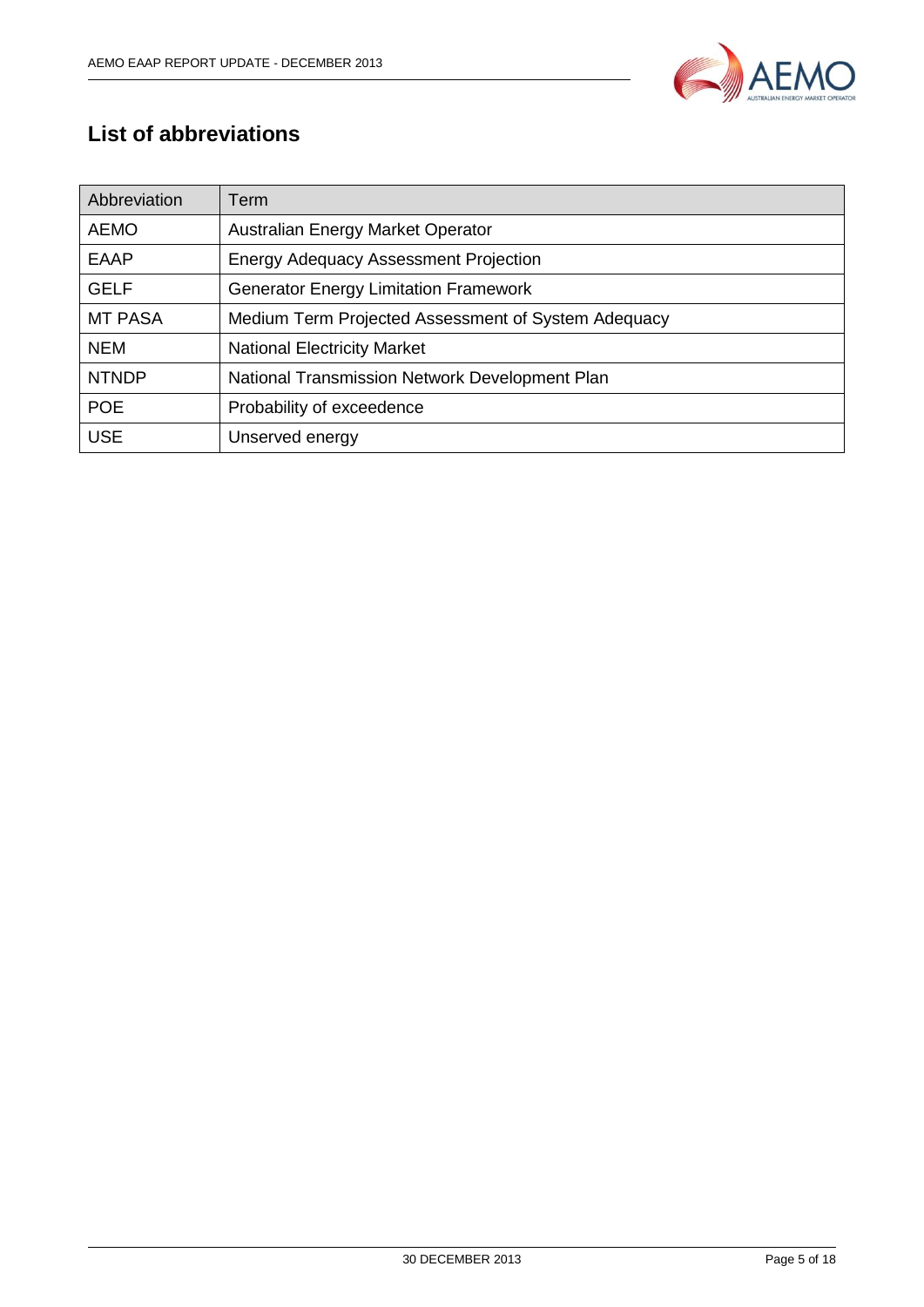

# <span id="page-5-0"></span>**1 INTRODUCTION**

AEMO publishes the EAAP<sup>2</sup> on a quarterly basis. It provides an analysis of the potential effects of water availability and other energy constraints on the electricity system, under three scenarios over a 24-month period.

The National Electricity Rule 3.7C(n) requires AEMO to comply with EAAP guidelines<sup>3</sup> in preparing the EAAP.

The EAAP uses probabilistic modelling to determine the regional unserved energy (USE) at an hourly resolution during the 24-month study period.

The annual percentage of USE per region is the key indicator of energy adequacy in the National Electricity Market (NEM).

### <span id="page-5-1"></span>**1.1 December 2013 EAAP**

The study period<sup>4</sup> for this EAAP is from 1 January 2014 to 31 December 2015.

The closing date for scheduled generators to submit variable Generator Energy Limitation Framework (GELF) parameters<sup>5</sup> was 29 November 2013. All GELF data required for studies had been received.

For the purpose of this report "Year 1" is defined as 1 January 2014 to 31 December 2014, and "Year 2" is defined as 1 January 2015 to 31 December 2015.

This EAAP is based on the following three scenarios:

- Scenario 1: Low rainfall based on rainfall between 1 July 2006 and 30 June 2007 for all regions except New South Wales. New South Wales is based on rainfall between 1 June 2006 and 31 May 2007. 6
- Scenario 2: Short term average rainfall based on the average rainfall recorded over the past 10 years.
- Scenario 3: Long term average rainfall based on the average rainfall recorded over the past 50 years, or the longest period for which rainfall data is available, if less than 50 years.

### <span id="page-5-2"></span>**1.2 EAAP inputs**

Scheduled generators provided their generation constraints under the three rainfall scenarios for the December 2013 EAAP.

The demand profiles used are consistent with the energy and demand projections published in the 2013 National Electricity Forecasting Report. AEMO makes adjustments to the demand profiles used in the EAAP to account for generation contributions from existing and committed future nonscheduled generation.

The EAAP uses the following inputs to its forecast models:

Existing scheduled and semi-scheduled generation.

Determined following Electricity Rule Consultation Procedures. Available at:

[http://www.aemo.com.au/Electricity/Resources/Reports-and-](http://www.aemo.com.au/Electricity/Resources/Reports-and-Documents/~/media/Files/Other/electricityops/EAAP_Guidelines.ashx)

<sup>-</sup> $2$  Defined in the Electricity Market Rules glossary as "a projection of AEMO's assessment of energy availability that accounts for energy constraints for each month over a 24-month period, which is prepared and published in accordance with rule 3.7C and is measured as USE for each region."

[Documents/~/media/Files/Other/electricityops/EAAP\\_Guidelines.ashx.](http://www.aemo.com.au/Electricity/Resources/Reports-and-Documents/~/media/Files/Other/electricityops/EAAP_Guidelines.ashx) 4

A study period refers to a specified time period for which the EAAP is conducted.

<sup>5</sup> Defined in Electricity Market Rules glossary as "a description of the energy constraints that affect the ability of scheduled generating unit to generate electricity prepared in accordance with the EAAP guidelines."<br><sup>6</sup> Hod this obsesse not because the fact in the set of the set of the set of the set of the set of the set of the set

<sup>6</sup> Had this change not been made for New South Wales, the low rainfall scenario would have had more rainfall than the short-term average rainfall scenario in the catchment areas.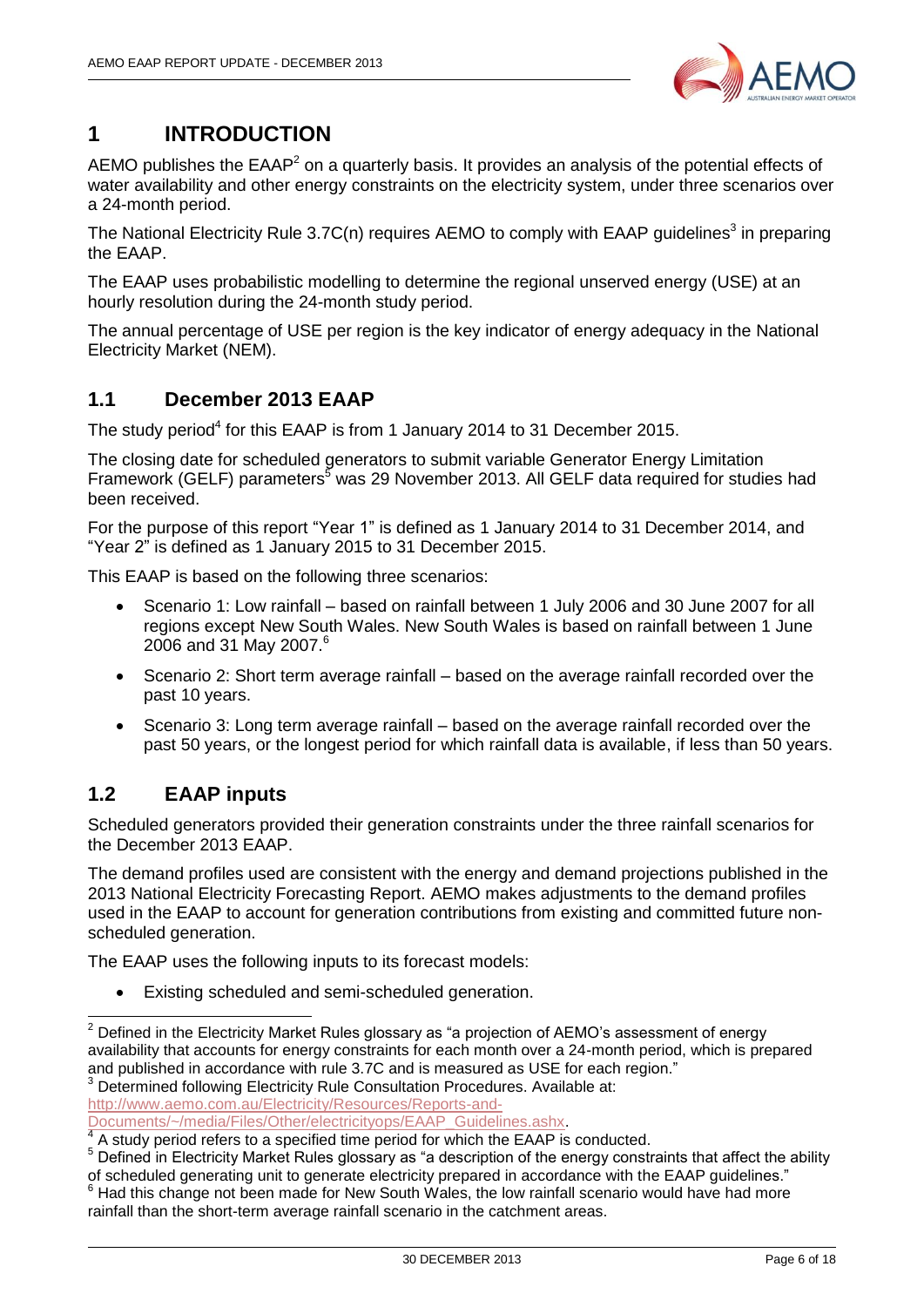

- Committed scheduled and semi-scheduled generation.
- Planned increases in capacities of existing scheduled and semi-scheduled generation used in Medium term Projected Assessment of system Adequacy MT PASA.

Refer to EAAP Guidelines<sup>7</sup> for information on the other EAAP inputs.

### <span id="page-6-0"></span>**1.3 EAAP outputs**

The EAAP guidelines require AEMO to publish the following EAAP reports:

- 1. EAAP Public Report includes the following items per scenario per region:
	- Monthly USE for the study period in gigawatt hours.
	- USE for Year 1 and Year 2 in the study period in gigawatt hours.
	- NEM-wide monthly energy generation for the study period in gigawatt hours.
- 2. Participant EAAP reports<sup>8</sup> for each generator who owns scheduled generating units, or hydro power schemes that have been included in each of the scenarios. These include:
	- Monthly energy generation reductions in gigawatt hours for the scheduled generating unit or hydro power scheme for the study period.
	- Monthly capacity reductions in megawatts for the scheduled generating unit or hydro power scheme for the study period.
	- Monthly generation contribution in gigawatt hours from the scheduled generating unit or hydro power scheme for the study period.
	- Monthly generation contribution in gigawatt hours for year 1 and year 2 in the study period.

This report covers the requirement to publish the EAAP Public Report.

#### <span id="page-6-1"></span>**1.4 Interpretation of USE forecasts determined by the EAAP studies**

The electricity supply estimates in this report are based on the variable GELF parameters submitted by NEM scheduled generators (as per the EAAP guidelines) during October and November 2013. The results reflect an input "snapshot" at that time.

The water-related energy limitations submitted by scheduled generators are based on the known share of water available for generation at the time, as advised by jurisdictions and water authorities.

### <span id="page-6-2"></span>**2 RESULTS SUMMARY**

The following tables summarise the annual USE for each region, and compare these to the EAAP Report Update published in September 2013.

Based on the December 2013 EAAP results, AEMO has determined that the forecast USE falls within the required range determined by the Reliability Panel as less than 0.002% for all regions for both years in the three scenarios covered.

 7 EAAP Guidelines. Available at: [http://www.aemo.com.au/Electricity/Resources/Reports-and-](http://www.aemo.com.au/Electricity/Resources/Reports-and-Documents/~/media/Files/Other/electricityops/EAAP_Guidelines.ashx)[Documents/~/media/Files/Other/electricityops/EAAP\\_Guidelines.ashx.](http://www.aemo.com.au/Electricity/Resources/Reports-and-Documents/~/media/Files/Other/electricityops/EAAP_Guidelines.ashx)

<sup>&</sup>lt;sup>8</sup> Participants are required to subscribe to the EAAP\_Results file to receive participant EAAP reports. Participant file subscriptions are managed in the MMS Web Portal via the Data Subscriptions option available from the Data Interchange menu.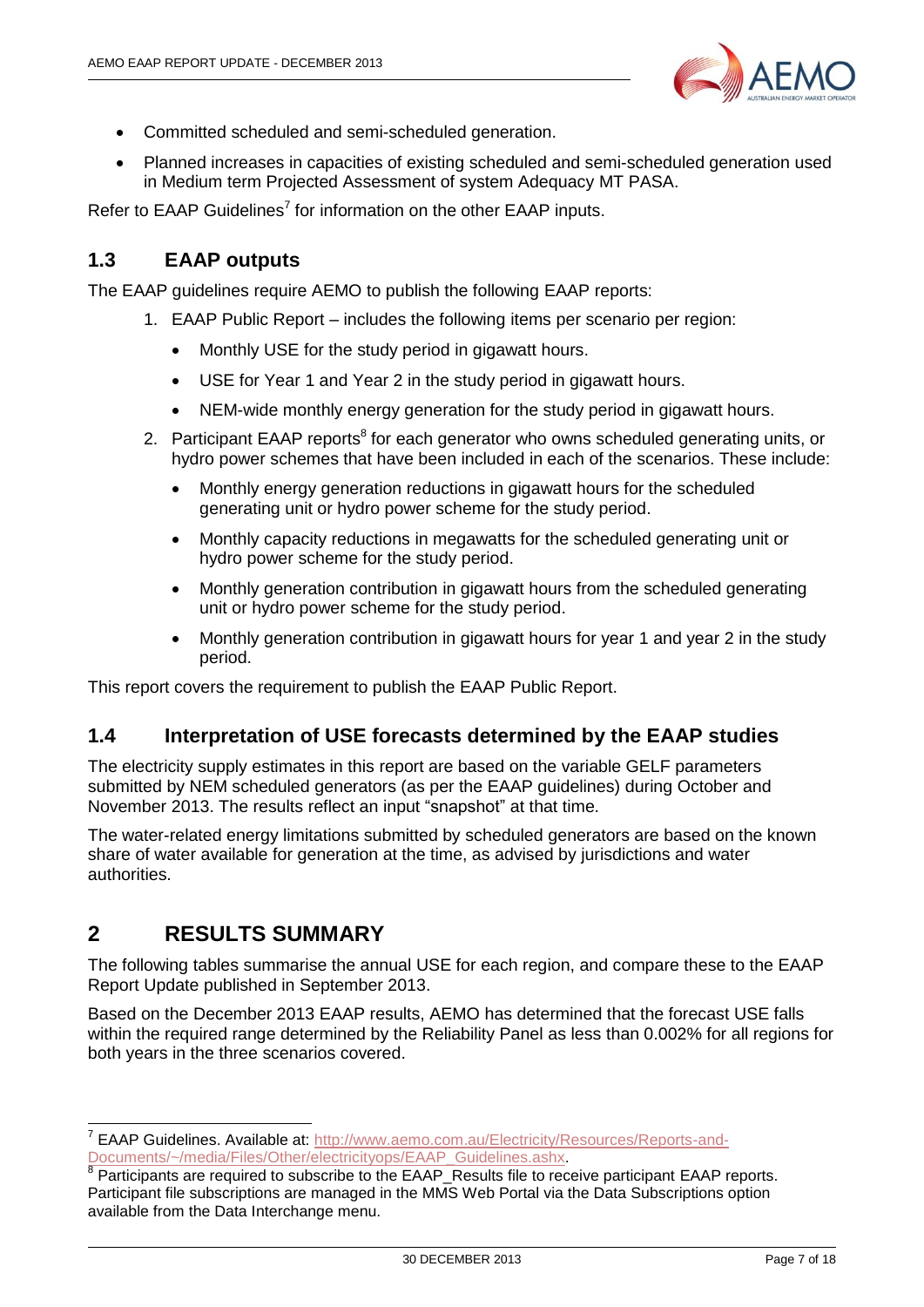

A small reduction in USE is noted for Queensland in Year 2 of the December 2013 EAAP compared to September 2013. This reduction is attributed to a shorter than planned outage duration for one generating unit in Queensland.

| Low rainfall      |                          | <b>NSW</b> | <b>QLD</b> | <b>SA</b> | <b>TAS</b> | <b>VIC</b> |
|-------------------|--------------------------|------------|------------|-----------|------------|------------|
| Year 1            | September 2013<br>Update | 0.0000%    | 0.0000%    | 0.0000%   | 0.0000%    | 0.0000%    |
|                   | December 2013<br>Update  | $0.0000\%$ | $0.0000\%$ | 0.0000%   | 0.0000%    | 0.0000%    |
| Year <sub>2</sub> | September 2013<br>Update | 0.0000%    | 0.0002%    | 0.0000%   | 0.0000%    | 0.0000%    |
|                   | December 2013<br>Update  | 0.0000%    | 0.0000%    | 0.0000%   | 0.0000%    | 0.0000%    |

#### *TABLE 1: UNSERVED ENERGY FOR SCENARIO 1 - LOW RAINFALL*

#### *TABLE 2: UNSERVED ENERGY FOR SCENARIO 2 - SHORT TERM AVERAGE RAINFALL*

| Short term average rainfall |                          | <b>NSW</b> | <b>QLD</b> | <b>SA</b>  | <b>TAS</b> | <b>VIC</b> |
|-----------------------------|--------------------------|------------|------------|------------|------------|------------|
| Year 1                      | September 2013<br>Update | $0.0000\%$ | $0.0000\%$ | $0.0000\%$ | $0.0000\%$ | $0.0000\%$ |
|                             | December 2013<br>Update  | $0.0000\%$ | $0.0000\%$ | $0.0000\%$ | $0.0000\%$ | 0.0000%    |
| Year 2                      | September 2013<br>Update | $0.0000\%$ | $0.0002\%$ | $0.0000\%$ | $0.0000\%$ | 0.0000%    |
|                             | December 2013<br>Update  | 0.0000%    | 0.0000%    | 0.0000%    | 0.0000%    | 0.0000%    |

#### *TABLE 3: UNSERVED ENERGY FOR SCENARIO 3 - LONG TERM AVERAGE RAINFALL*

| Long term average rainfall |                          | <b>NSW</b> | <b>QLD</b> | <b>SA</b> | <b>TAS</b> | <b>VIC</b> |
|----------------------------|--------------------------|------------|------------|-----------|------------|------------|
| Year 1                     | September 2013<br>Update | $0.0000\%$ | $0.0000\%$ | 0.0000%   | $0.0000\%$ | $0.0000\%$ |
|                            | December 2013<br>Update  | 0.0000%    | $0.0000\%$ | 0.0000%   | 0.0000%    | 0.0000%    |
| Year <sub>2</sub>          | September 2013<br>Update | 0.0000%    | $0.0002\%$ | 0.0000%   | $0.0000\%$ | 0.0000%    |
|                            | December 2013<br>Update  | 0.0000%    | $0.0000\%$ | 0.0000%   | 0.0000%    | $0.0000\%$ |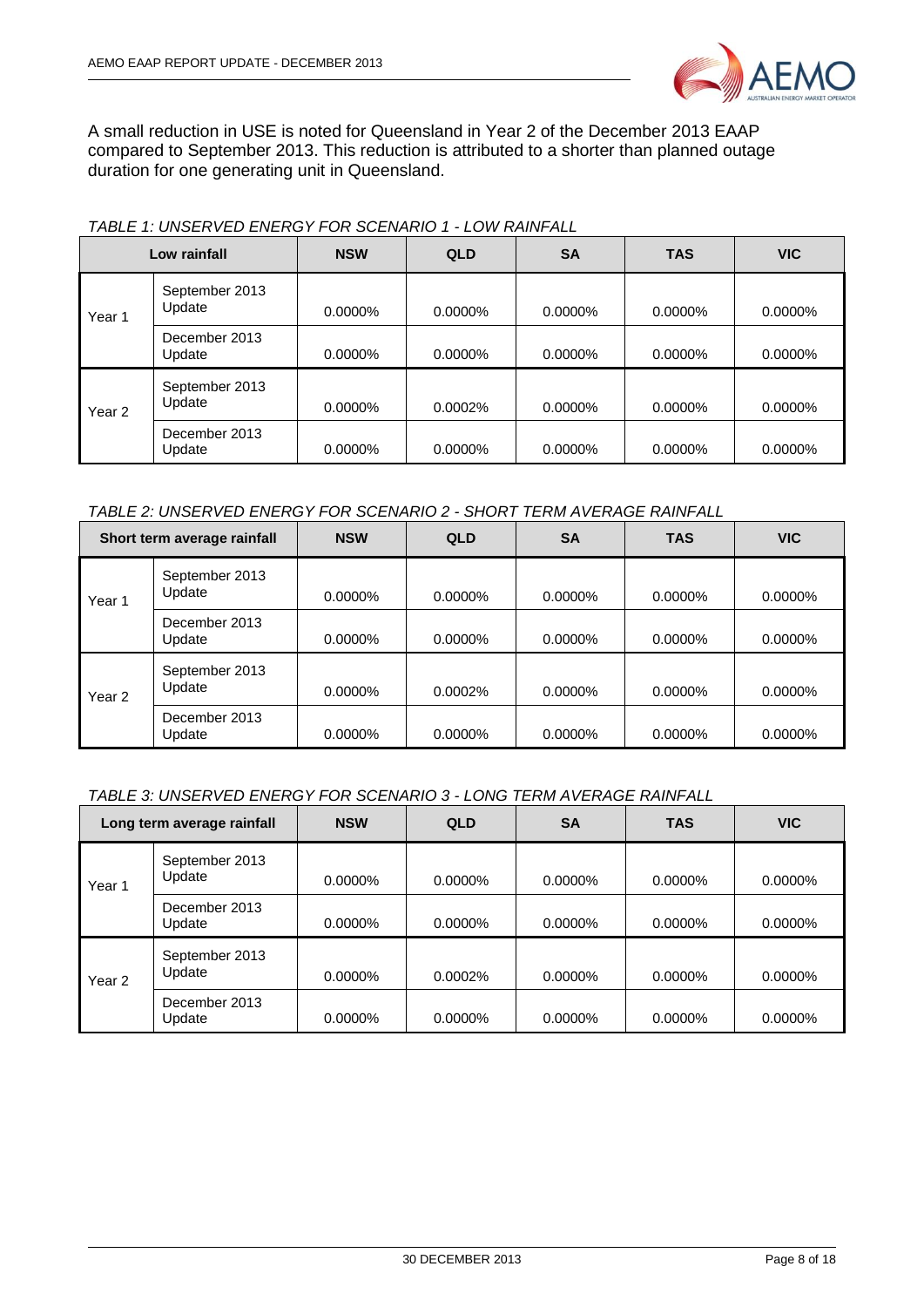

### <span id="page-8-0"></span>**3 NEW GENERATION AND GENERATION RETIREMENTS**

### <span id="page-8-1"></span>**3.1 New generator projects**

The following new committed significant scheduled and semi-scheduled generating units were included in the EAAP model:

| <b>Station</b>                   | <b>State</b> | Capacity (MW) | Date           |
|----------------------------------|--------------|---------------|----------------|
| Snowtown Stage 2 South Wind Farm | <b>SA</b>    | 126           | Winter 2014    |
| Snowtown Stage 2 North Wind Farm | <b>SA</b>    | 144           | Summer 2014-15 |
| Gullen Range Wind Farm           | <b>NSW</b>   | 166           | Winter 2014    |
| Mt Mercer Wind Farm              | <b>VIC</b>   | 132           | Summer 2014-15 |
| Taralga Wind Farm                | <b>NSW</b>   | 107           | Summer 2014-15 |
| Bocorock Wind Farm               | <b>NSW</b>   | 113           | Summer 2014-15 |

#### *TABLE 4: NEW GENERATORS*

Details of these new generators is available on AEMO's Generation Information Page<sup>9</sup>

### <span id="page-8-2"></span>**3.2 Retired generation**

There was no generation retired in this quarter.

Munmorah generating units number 3 and number 4 in New South Wales were assumed to be out of service with a recall time longer than 24 hours.

## <span id="page-8-3"></span>**4 DETAILED RESULTS**

The EAAP simulation studies provide forecasts of customer load that might not be met during the study period because of reduced generation caused by water availability and other energy constraints. As the studies are probabilistic in nature, AEMO performed 400 simulations for each scenario using both 10% probability of exceedence (POE) and 50% POE demand forecasts. AEMO averages the results of these simulation studies, as explained in Section 5.2 of the EAAP guidelines<sup>10</sup>. The methodology applies a higher weighting to the more likely 50% POE results, while accounting for the influence of the less likely 10% POE results. The methodology applied is as follows:

Weighted result = 0.696 x 50% POE result + 0.304 x 10% POE result.

The following tables show the average monthly regional energy demand (in gigawatt hours) at risk. The forecast USE figures in the tables should not be interpreted as certainty of blackouts, but as an estimate of risk of what could occur based on the forecast assumptions.

 9 Available at: [http://www.aemo.com.au/Electricity/Planning/Related-Information/Generation-Information.](http://www.aemo.com.au/Electricity/Planning/Related-Information/Generation-Information) Last updated 15 November 2013.

EAAP Guidelines. Available at: [http://www.aemo.com.au/Electricity/Resources/Reports-and-](http://www.aemo.com.au/Electricity/Resources/Reports-and-Documents/~/media/Files/Other/electricityops/EAAP_Guidelines.ashx)[Documents/~/media/Files/Other/electricityops/EAAP\\_Guidelines.ashx.](http://www.aemo.com.au/Electricity/Resources/Reports-and-Documents/~/media/Files/Other/electricityops/EAAP_Guidelines.ashx)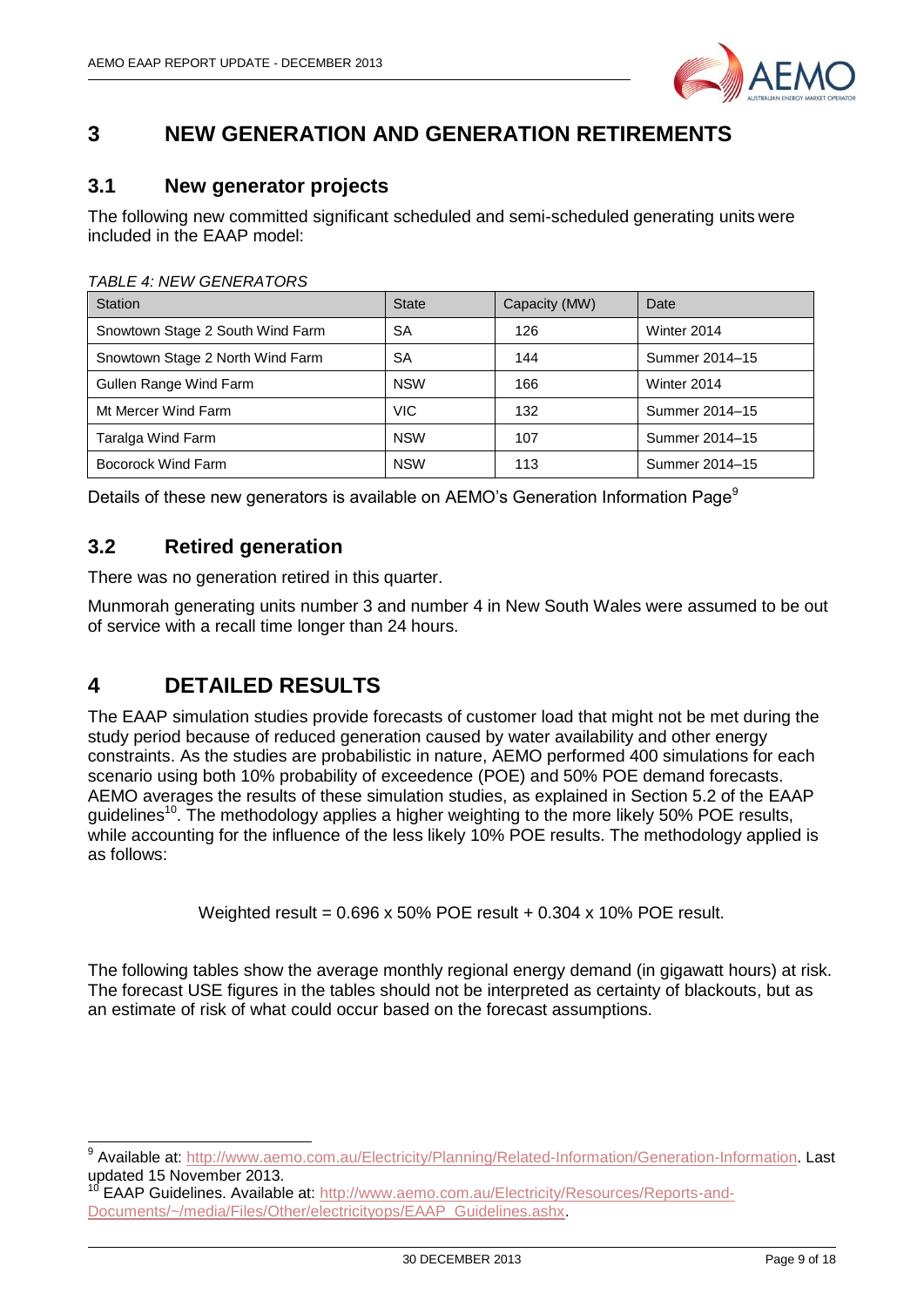

# <span id="page-9-0"></span>**4.1 Scenario 1: Low rainfall – forecast USE (GWh)**

*TABLE 5: FORECAST USE IN SCENARIO 1 – LOW RAINFALL*

|                  | <b>NSW</b>               | QLD                      | <b>SA</b>                    | <b>TAS</b>     | <b>VIC</b> |
|------------------|--------------------------|--------------------------|------------------------------|----------------|------------|
| <b>Jan-14</b>    |                          |                          | 0.0021                       |                | 0.0006     |
| Feb-14           |                          |                          | 0.0009                       |                |            |
| Mar-14           |                          |                          |                              |                | 0.0010     |
| Apr-14           |                          |                          |                              |                |            |
| May-14           |                          |                          |                              |                |            |
| <b>Jun-14</b>    |                          | $\overline{\phantom{0}}$ | $\overline{\phantom{0}}$     | -              |            |
| $Jul-14$         |                          |                          | $\overline{\phantom{0}}$     | -              | -          |
| Aug-14           |                          |                          |                              |                |            |
| Sep-14           |                          |                          |                              |                |            |
| Oct-14           |                          |                          |                              |                |            |
| <b>Nov-14</b>    |                          |                          |                              |                |            |
| Dec-14           |                          |                          | 0.0001                       |                |            |
| <b>Total GWh</b> | ÷,                       | ÷,                       | 0.0030                       | $\overline{a}$ | 0.0016     |
| Region %         |                          |                          | $\qquad \qquad \blacksquare$ | -              | -          |
| <b>Jan-15</b>    |                          | 0.0032                   | 0.0017                       |                | 0.0011     |
| Feb-15           |                          | 0.0054                   |                              |                |            |
| <b>Mar-15</b>    |                          |                          |                              |                | 0.0011     |
| Apr-15           |                          |                          |                              | -              | -          |
| May-15           |                          | ۳                        | ۰                            |                | ۰          |
| $Jun-15$         |                          |                          |                              |                |            |
| $Jul-15$         |                          |                          |                              |                |            |
| Aug-15           |                          |                          |                              |                |            |
| Sep-15           |                          | 0.0079                   |                              |                |            |
| $Oct-15$         |                          |                          |                              |                |            |
| <b>Nov-15</b>    |                          | -                        |                              |                |            |
| <b>Dec-15</b>    |                          | 0.0008                   |                              |                |            |
| <b>Total GWh</b> | $\overline{\phantom{0}}$ | 0.0173                   | 0.0017                       | -              | 0.0023     |
| Region %         |                          |                          |                              |                |            |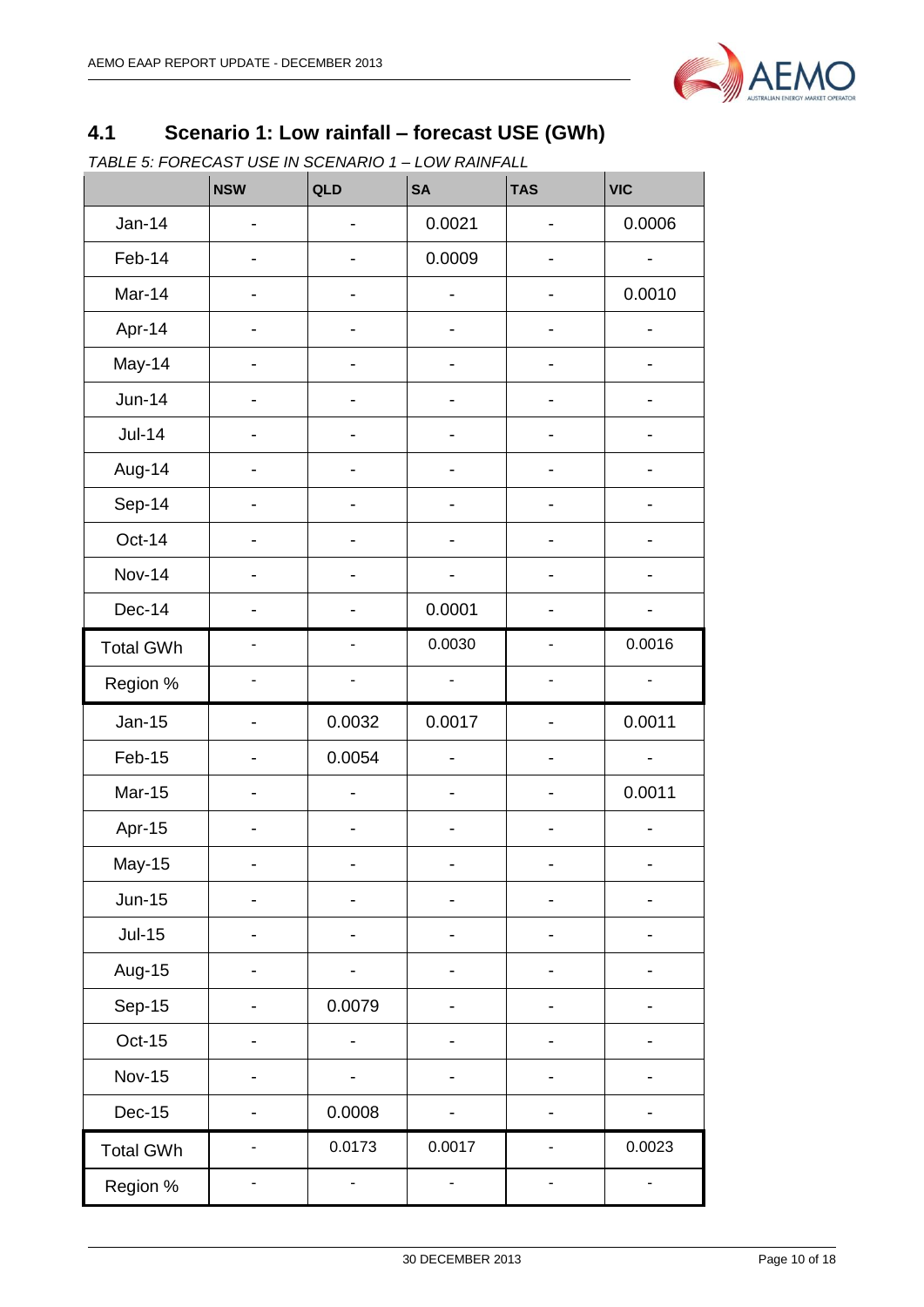

# <span id="page-10-0"></span>**4.2 Scenario 2: Short term average rainfall – forecast USE (GWh)**

*TABLE 6: FORECAST USE IN SCENARIO 2 – SHORT TERM AVERAGE RAINFALL*

|                  | <b>NSW</b>               | QLD                      | <b>SA</b>                    | <b>TAS</b>                   | <b>VIC</b>                   |
|------------------|--------------------------|--------------------------|------------------------------|------------------------------|------------------------------|
| <b>Jan-14</b>    |                          | $\overline{\phantom{0}}$ | 0.0015                       | -                            | 0.0007                       |
| Feb-14           |                          |                          | 0.0007                       |                              |                              |
| Mar-14           |                          |                          |                              |                              | 0.0008                       |
| Apr-14           |                          |                          |                              |                              |                              |
| May-14           |                          |                          |                              |                              |                              |
| <b>Jun-14</b>    |                          |                          |                              |                              |                              |
| <b>Jul-14</b>    |                          |                          |                              |                              |                              |
| Aug-14           |                          |                          |                              |                              |                              |
| Sep-14           |                          |                          |                              |                              |                              |
| Oct-14           |                          |                          | $\overline{\phantom{0}}$     |                              |                              |
| <b>Nov-14</b>    |                          | $\overline{\phantom{a}}$ | $\qquad \qquad \blacksquare$ | -                            |                              |
| Dec-14           | -                        | $\overline{\phantom{a}}$ | 0.0001                       | $\qquad \qquad \blacksquare$ | -                            |
| <b>Total GWh</b> | $\overline{a}$           | $\blacksquare$           | 0.0023                       | L.                           | 0.0016                       |
| Region %         | -                        | $\blacksquare$           | $\blacksquare$               | $\qquad \qquad \blacksquare$ | $\qquad \qquad \blacksquare$ |
| $Jan-15$         | $\overline{a}$           | 0.0032                   | 0.0016                       | $\overline{\phantom{0}}$     | 0.0008                       |
| Feb-15           | $\overline{\phantom{0}}$ | 0.0054                   | $\overline{\phantom{0}}$     | $\qquad \qquad \blacksquare$ | $\overline{\phantom{0}}$     |
| <b>Mar-15</b>    | -                        | $\overline{\phantom{0}}$ | $\qquad \qquad \blacksquare$ | -                            | 0.0011                       |
| Apr-15           |                          |                          |                              |                              |                              |
| May-15           |                          |                          |                              |                              |                              |
| $Jun-15$         |                          |                          |                              |                              |                              |
| $Jul-15$         |                          |                          |                              |                              |                              |
| Aug-15           |                          | $\overline{\phantom{a}}$ |                              |                              |                              |
| Sep-15           |                          | 0.0079                   |                              | -                            |                              |
| $Oct-15$         |                          |                          |                              |                              |                              |
| <b>Nov-15</b>    |                          |                          |                              |                              |                              |
| Dec-15           |                          | 0.0008                   |                              |                              |                              |
| <b>Total GWh</b> |                          | 0.0173                   | 0.0016                       |                              | 0.0019                       |
| Region %         |                          | -                        |                              |                              |                              |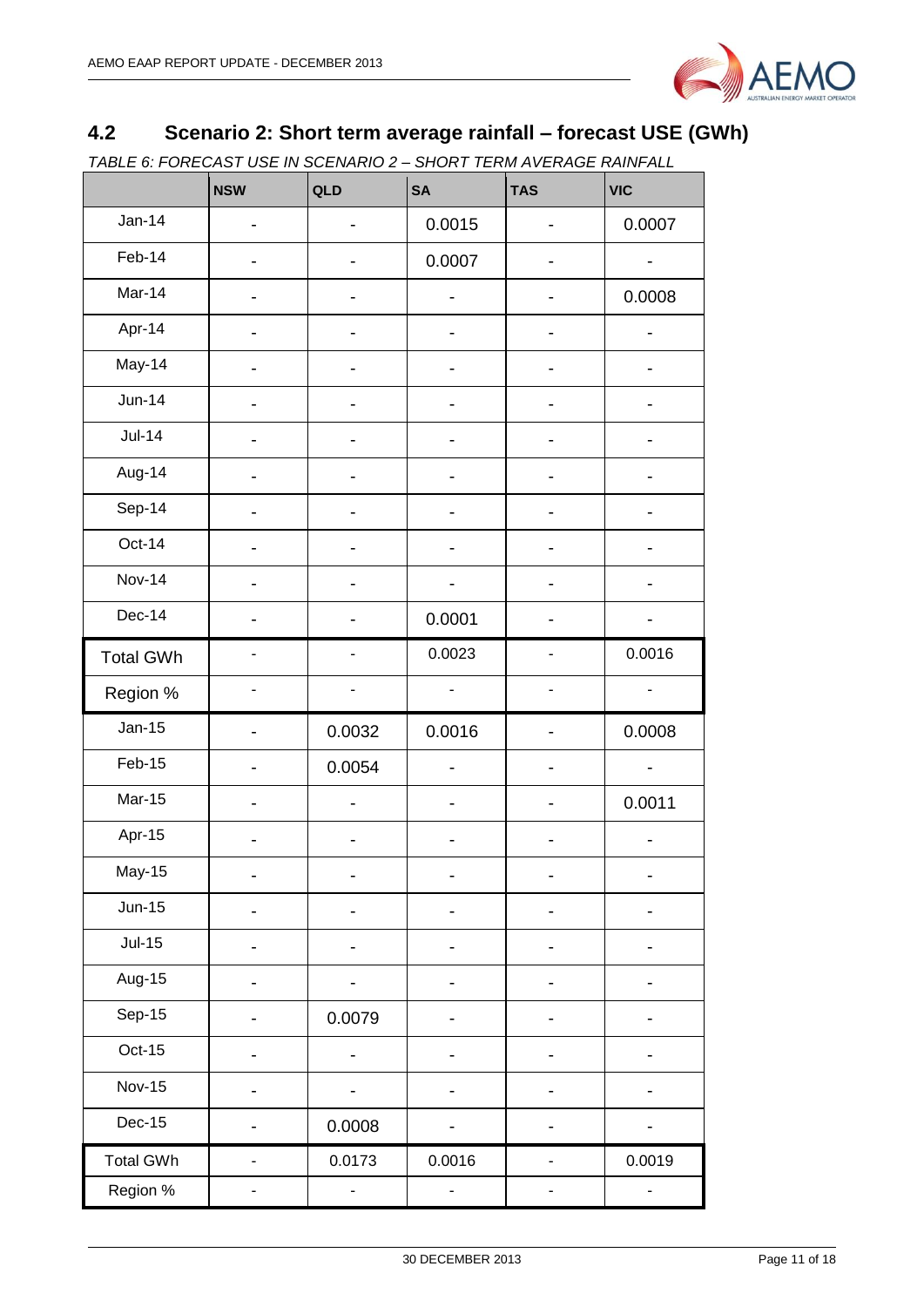

# <span id="page-11-0"></span>**4.3 Scenario 3: Long term average rainfall – forecast USE (GWh)**

*TABLE 7: FORECAST USE IN SCENARIO 3 – LONG TERM AVERAGE RAINFALL*

|                  | <b>NSW</b>                   | QLD                          | <b>SA</b>                | <b>TAS</b>                   | <b>VIC</b>                   |
|------------------|------------------------------|------------------------------|--------------------------|------------------------------|------------------------------|
| $Jan-14$         | $\overline{\phantom{0}}$     | -                            | 0.0015                   | $\qquad \qquad \blacksquare$ | 0.0008                       |
| Feb-14           |                              |                              | 0.0006                   |                              |                              |
| Mar-14           |                              |                              |                          |                              | 0.0010                       |
| Apr-14           |                              |                              |                          |                              |                              |
| May-14           |                              |                              |                          |                              |                              |
| $Jun-14$         |                              |                              |                          |                              |                              |
| <b>Jul-14</b>    |                              |                              |                          |                              |                              |
| Aug-14           |                              |                              |                          |                              |                              |
| Sep-14           |                              |                              |                          |                              |                              |
| Oct-14           | -                            | $\blacksquare$               | -                        | $\overline{\phantom{0}}$     |                              |
| <b>Nov-14</b>    | -                            | -                            | -                        | $\overline{\phantom{a}}$     |                              |
| Dec-14           | -                            |                              | 0.0001                   | -                            |                              |
| <b>Total GWh</b> | ä,                           |                              | 0.0022                   | $\frac{1}{2}$                | 0.0018                       |
| Region %         | $\qquad \qquad \blacksquare$ | $\qquad \qquad \blacksquare$ | $\blacksquare$           | $\overline{\phantom{a}}$     | $\overline{a}$               |
| $Jan-15$         | $\overline{a}$               | 0.0031                       | 0.0016                   | $\qquad \qquad \blacksquare$ | 0.0008                       |
| Feb-15           | $\qquad \qquad \blacksquare$ | 0.0054                       | $\overline{\phantom{0}}$ | $\overline{\phantom{a}}$     | $\qquad \qquad \blacksquare$ |
| <b>Mar-15</b>    |                              | $\overline{\phantom{0}}$     | -                        | $\overline{\phantom{0}}$     | 0.0011                       |
| Apr-15           |                              |                              |                          |                              |                              |
| <b>May-15</b>    |                              |                              |                          |                              |                              |
| $Jun-15$         |                              |                              |                          |                              |                              |
| $Jul-15$         |                              |                              |                          | -                            |                              |
| Aug-15           |                              |                              |                          |                              |                              |
| Sep-15           |                              | 0.0079                       |                          |                              |                              |
| Oct-15           |                              |                              |                          |                              |                              |
| <b>Nov-15</b>    |                              |                              |                          |                              |                              |
| Dec-15           |                              | 0.0008                       |                          |                              |                              |
| <b>Total GWh</b> |                              | 0.0173                       | 0.0016                   |                              | 0.0019                       |
| Region %         |                              |                              |                          |                              |                              |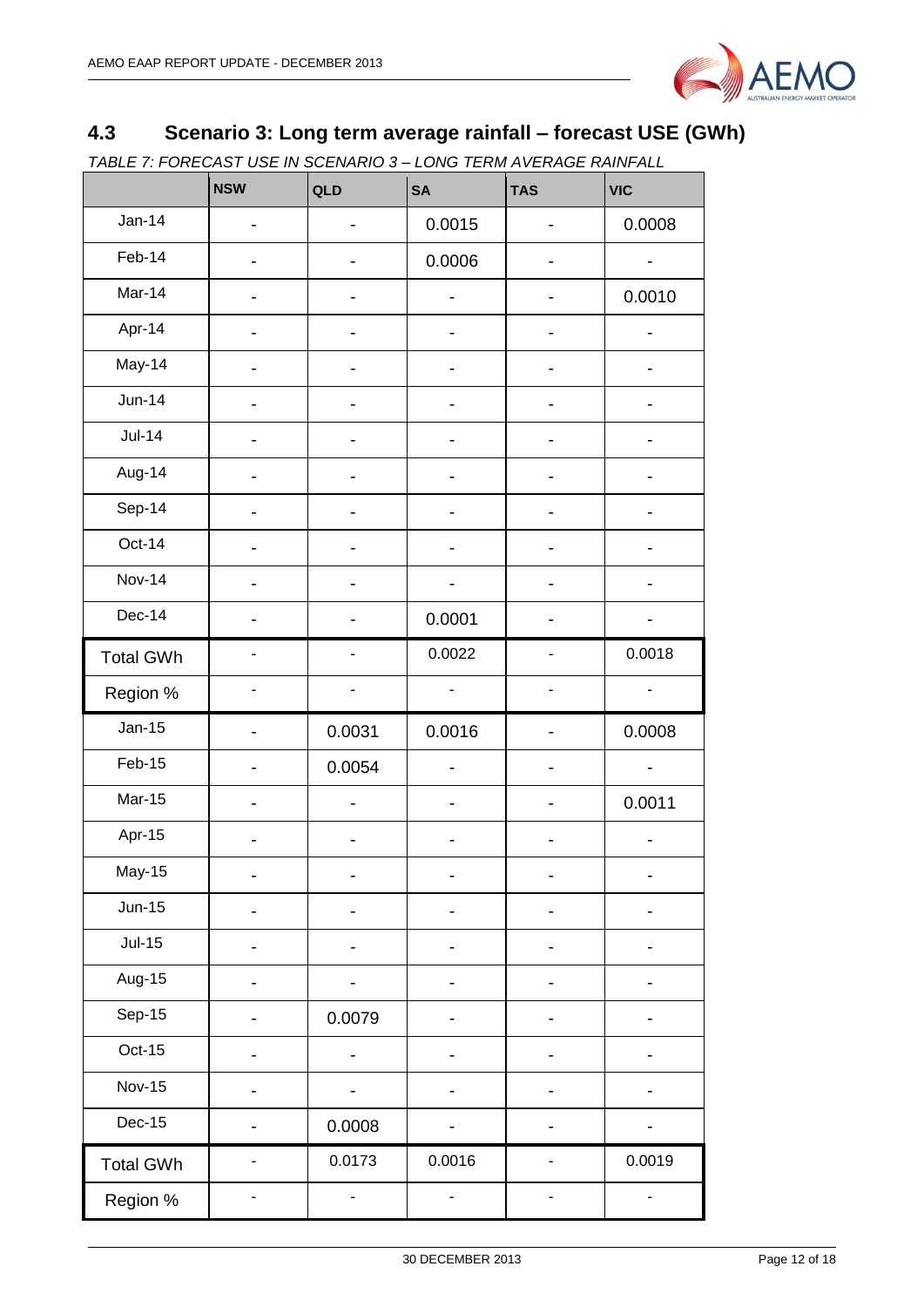

# <span id="page-12-0"></span>**4.4 Forecast NEM-wide monthly energy generation (GWh)**

*TABLE 8: FORECAST MONTHLY NEM-WIDE ENERGY GENERATION*

|                  | Low rainfall | Short term average rainfall | Long term average rainfall |
|------------------|--------------|-----------------------------|----------------------------|
| <b>Jan-14</b>    | 17,209       | 17,209                      | 17,170                     |
| Feb-14           | 15,580       | 15,595                      | 15,594                     |
| Mar-14           | 16,642       | 16,606                      | 16,635                     |
| Apr-14           | 15,351       | 15,322                      | 15,328                     |
| May-14           | 16,782       | 16,775                      | 16,754                     |
| <b>Jun-14</b>    | 16,505       | 16,542                      | 16,517                     |
| <b>Jul-14</b>    | 17,724       | 17,717                      | 17,725                     |
| Aug-14           | 17,201       | 17,217                      | 17,223                     |
| Sep-14           | 15,966       | 15,967                      | 15,966                     |
| Oct-14           | 16,353       | 16,338                      | 16,338                     |
| <b>Nov-14</b>    | 15,977       | 16,014                      | 15,965                     |
| <b>Dec-14</b>    | 16,708       | 16,757                      | 16,736                     |
| <b>Total GWh</b> | 197,997      | 198,058                     | 197,952                    |
| Jan-15           | 17,749       | 17,808                      | 17,741                     |
| Feb-15           | 16,156       | 16,143                      | 16,124                     |
| Mar-15           | 17,213       | 17,221                      | 17,216                     |
| Apr-15           | 15,827       | 15,830                      | 15,835                     |
| May-15           | 17,232       | 17,262                      | 17,244                     |
| <b>Jun-15</b>    | 17,116       | 17,133                      | 17,107                     |
| $Jul-15$         | 18,018       | 18,041                      | 18,012                     |
| Aug-15           | 17,433       | 17,437                      | 17,427                     |
| Sep-15           | 16,128       | 16,137                      | 16,127                     |
| Oct-15           | 16,544       | 16,556                      | 16,551                     |
| <b>Nov-15</b>    | 16,373       | 16,392                      | 16,377                     |
| <b>Dec-15</b>    | 16,961       | 16,981                      | 16,946                     |
| <b>Total GWh</b> | 202,750      | 202,941                     | 202,705                    |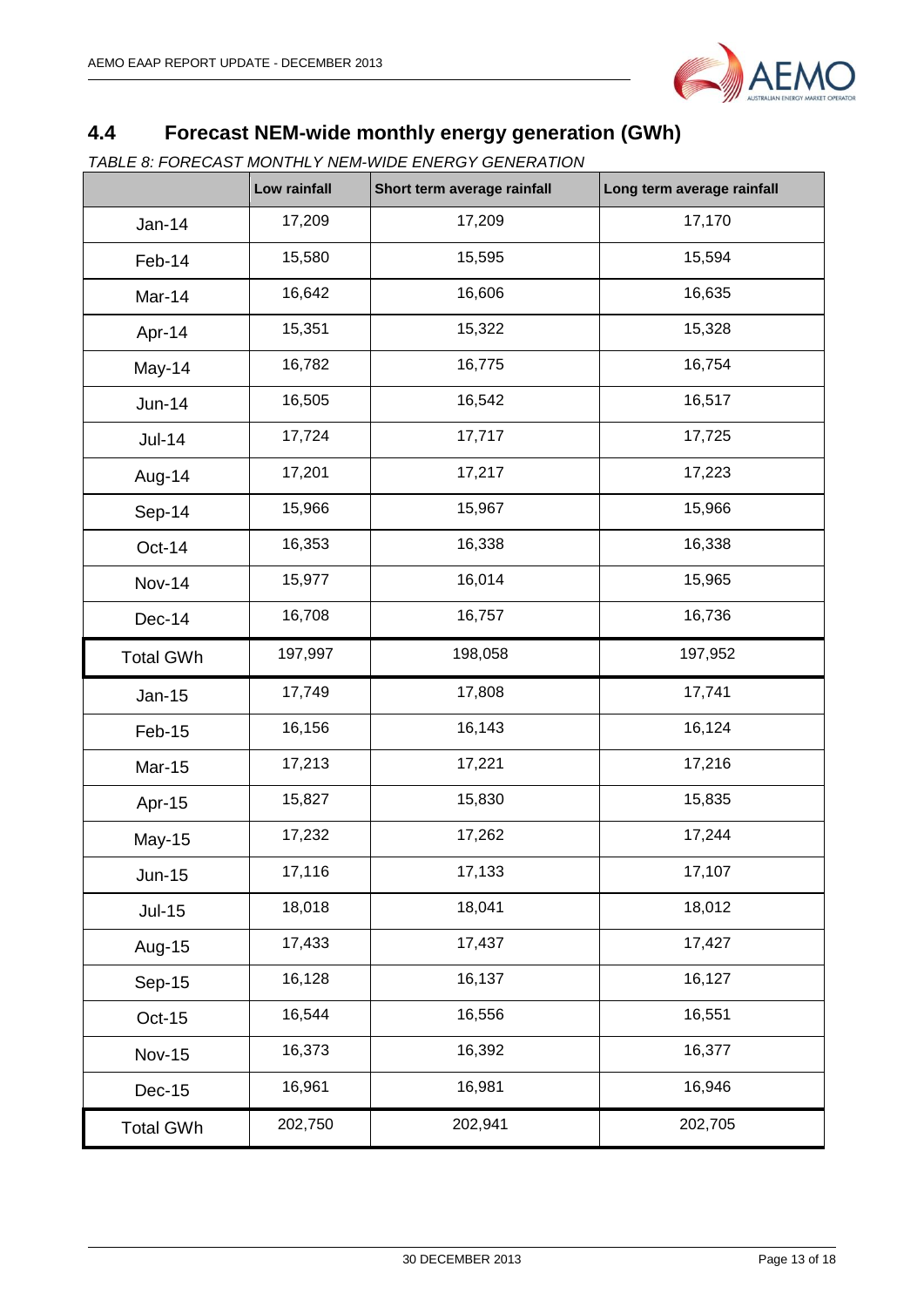

### <span id="page-13-0"></span>**4.5 USE distributions**

The USE distribution graphs below show the number of EAAP simulation studies (Monte Carlo iterations) that exceeded the 0.002% USE level. The USE values are expressed as a percentage of regional energy.

Separate graphs are presented for the 10% and 50% POE simulations.



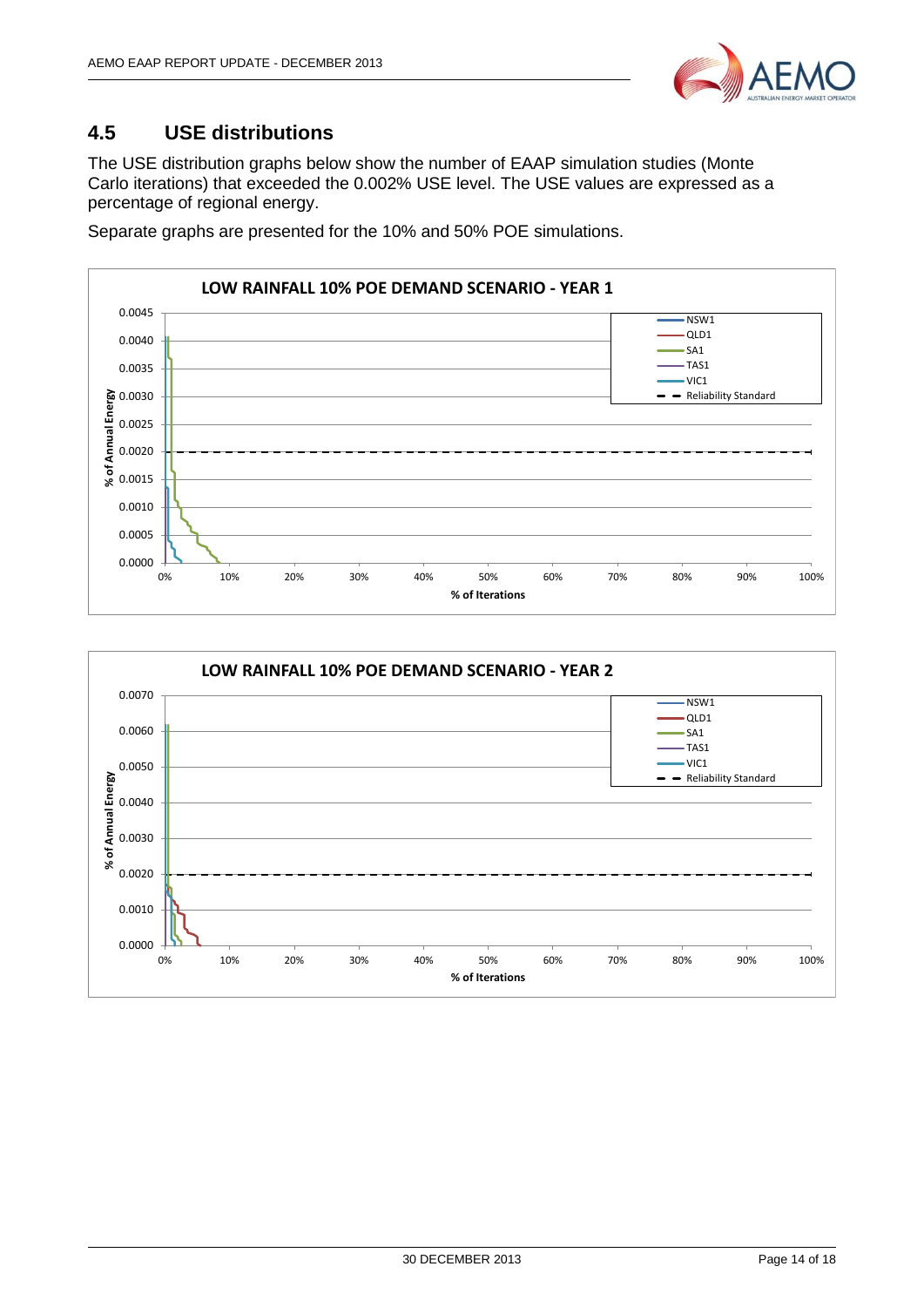





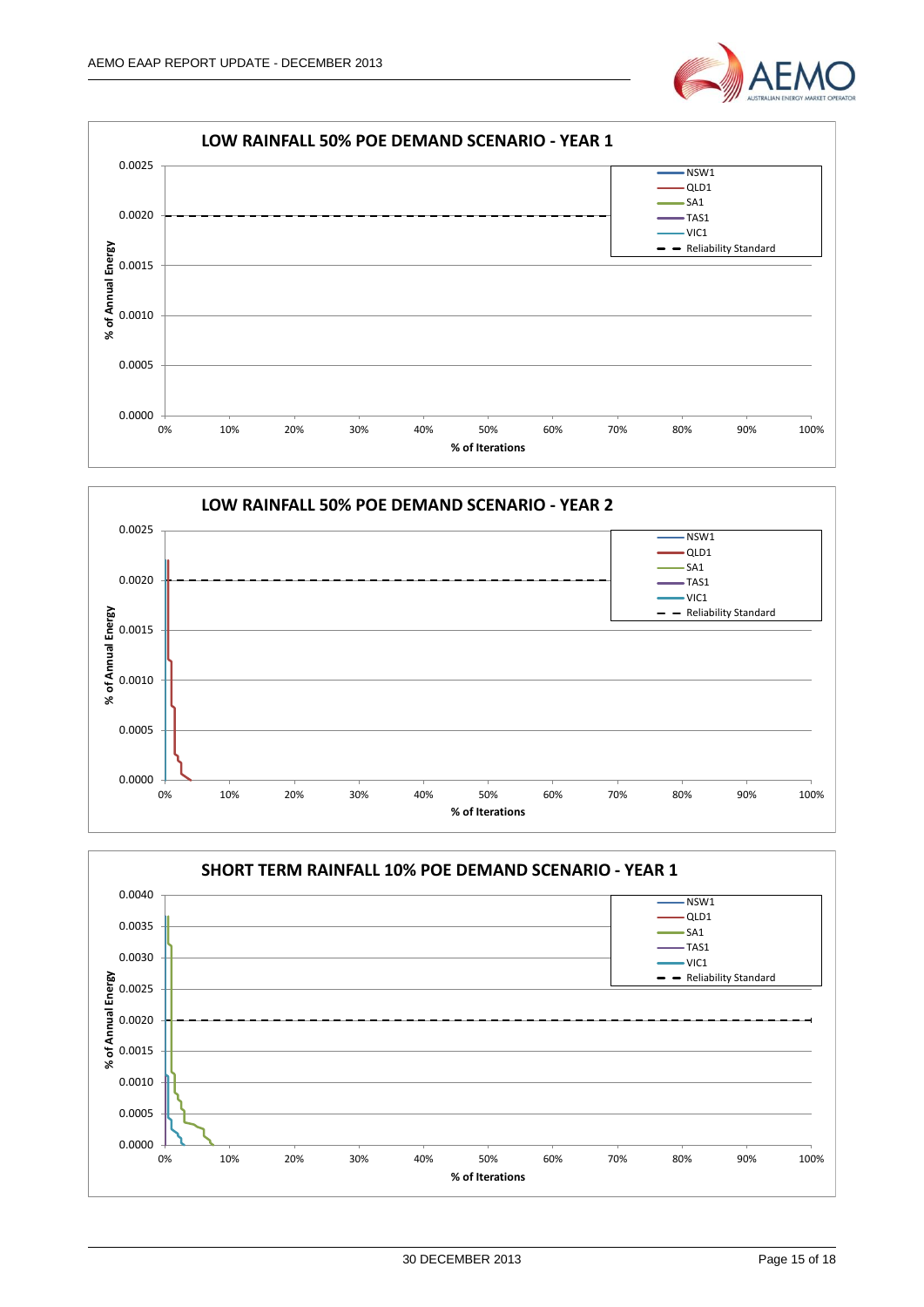





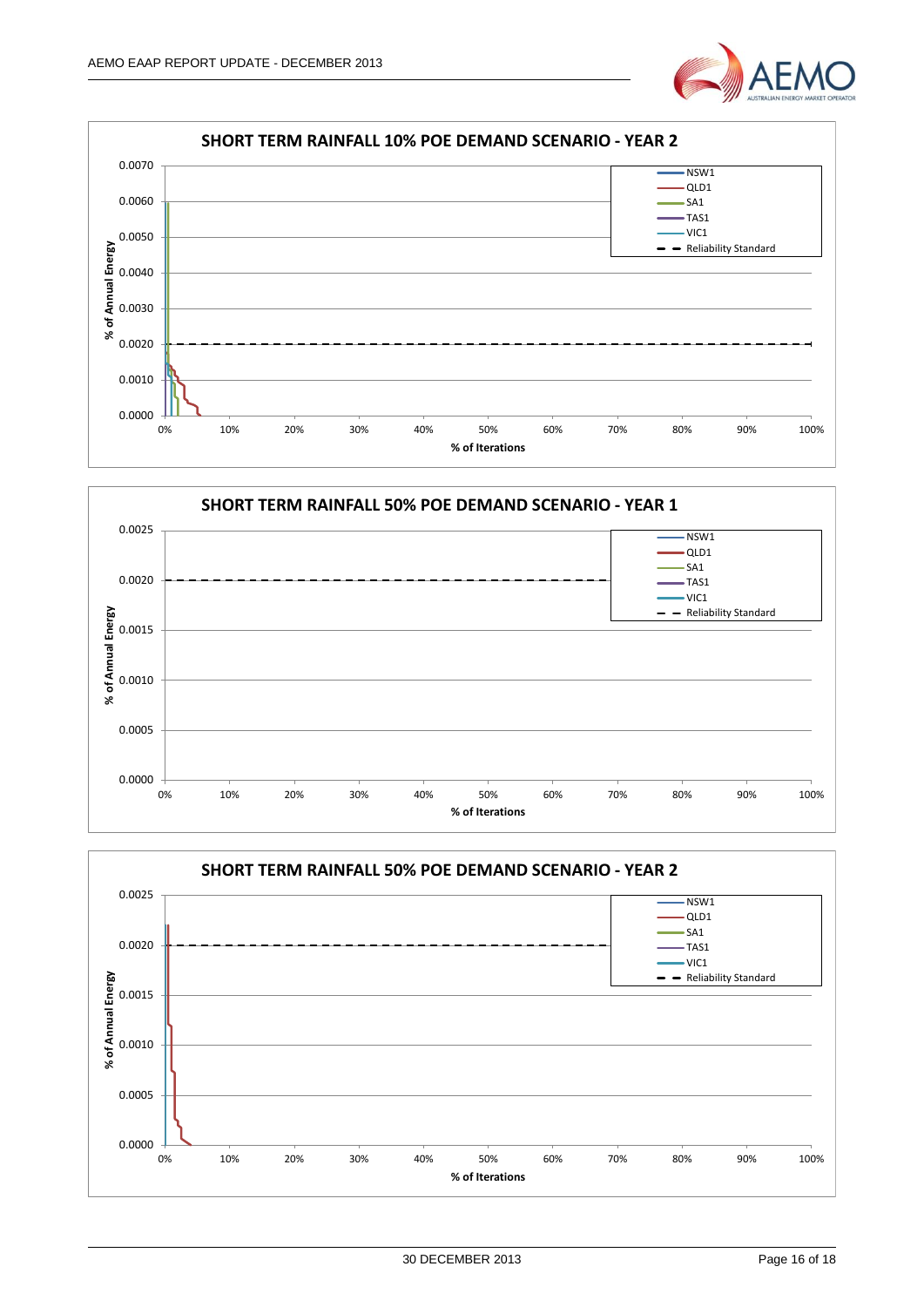